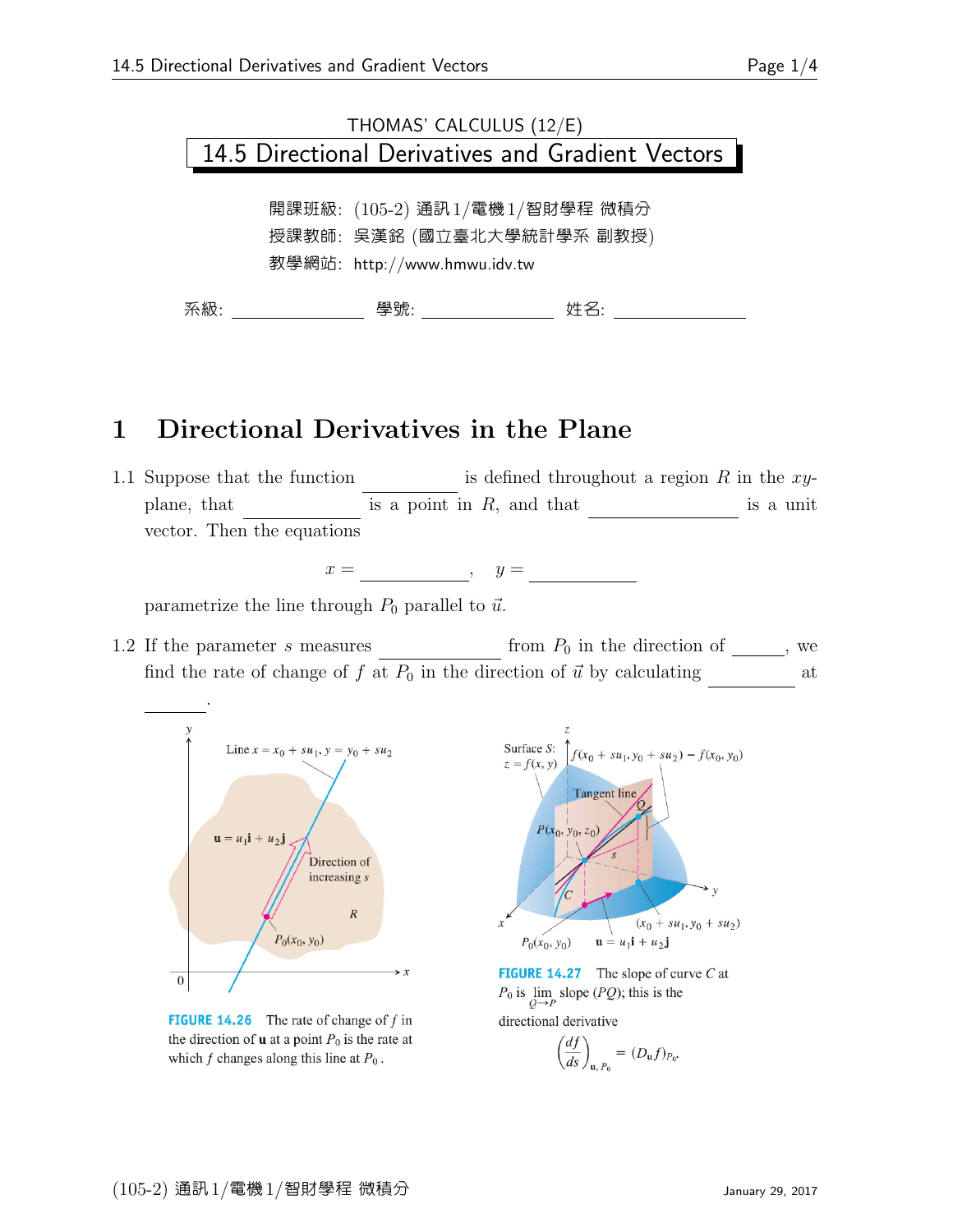ds)<br>————————————————————<br>Politics → lims→0 → lims→0 → lims→0 → lims→0 → lims→0 → lims→0 → lims→0 → lims→0 → lims→0 → lims→0 → lims→0 →

#### 1.3 Definition

The derivative of f at  $P_0(x_0, y_0)$  in the direction of the unit vector  $\vec{u} = u_1 \vec{i} + u_2 \vec{j}$ is the number

s

povided the limit exists.

1.4 The derivative of  $f$  at  $P_0$  in the direction of  $\vec{u}$  is also defined by

1.5 The partial defivatives  $f_x(x_0, y_0)$  and  $f_y(x_0, y_0)$  are the  $\qquad \qquad$  of  $f$  at  $P_0$  in the \_\_\_\_\_\_\_ and directions.

Ex. 1 . . . . . . . . . . . . . . . . . . . . . . . . . . . . . . . . . . . . . . . . . . . . . . . . . . . . (example1, p785)

Using the definition, find the derivative of  $f(x,y) = x^2 + xy$  at  $P_0(1,2)$  in the direction of the unit vector  $\vec{u} = (1/2)\vec{u}$  $\sqrt{2}$ ) $\vec{i} + (1/\sqrt{2})\vec{j}$ 

sol:

## 2 Calculation and Gradients

#### 2.1 Definition

The gradient vector ( ) of  $f(x, y)$  at a point  $P_0(x_0, y_0)$  is the vector  $=$ ∂f ∂f ∂x ∂y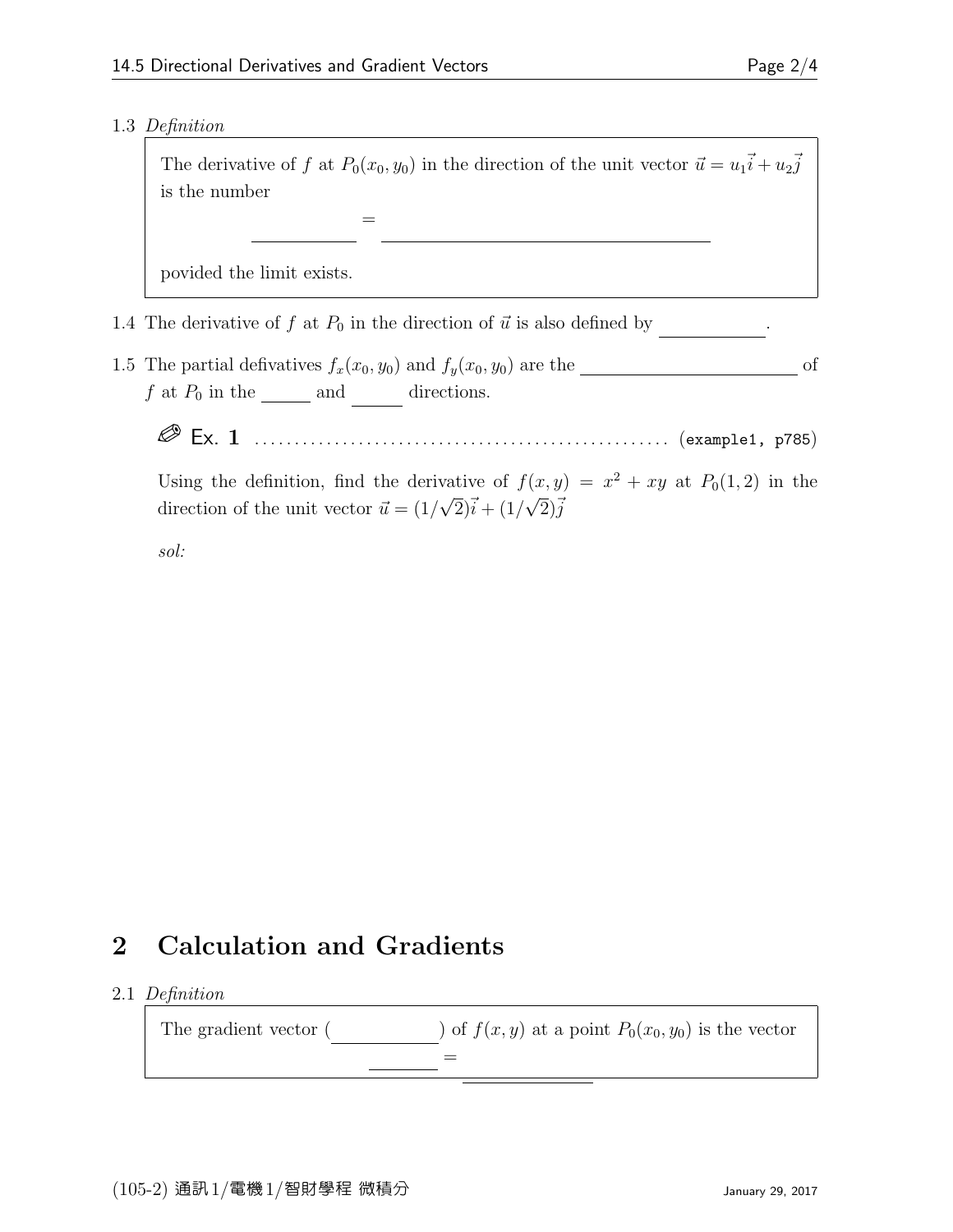#### 2.2 Theorem 9: The Directional Derivative Is a Dot Product



Ex. 2 . . . . . . . . . . . . . . . . . . . . . . . . . . . . . . . . . . . . . . . . . . . . . . . . . . . . (example2, p786)

Find the derivative of  $f(x, y) = xe^y + cos(xy)$  at the point  $(2, 0)$  in the direction of  $\vec{v} = 3\vec{i} - 4\vec{j}.$ 





**FIGURE 14.28** Picture  $\nabla f$  as a vector in the domain of  $f$ . The figure shows a number of level curves of  $f$ . The rate at which  $f$  changes at  $(2, 0)$  in the direction  $\mathbf{u} = (3/5)\mathbf{i} - (4/5)\mathbf{j}$  is  $\nabla f \cdot \mathbf{u} = -1$ (Example 2).